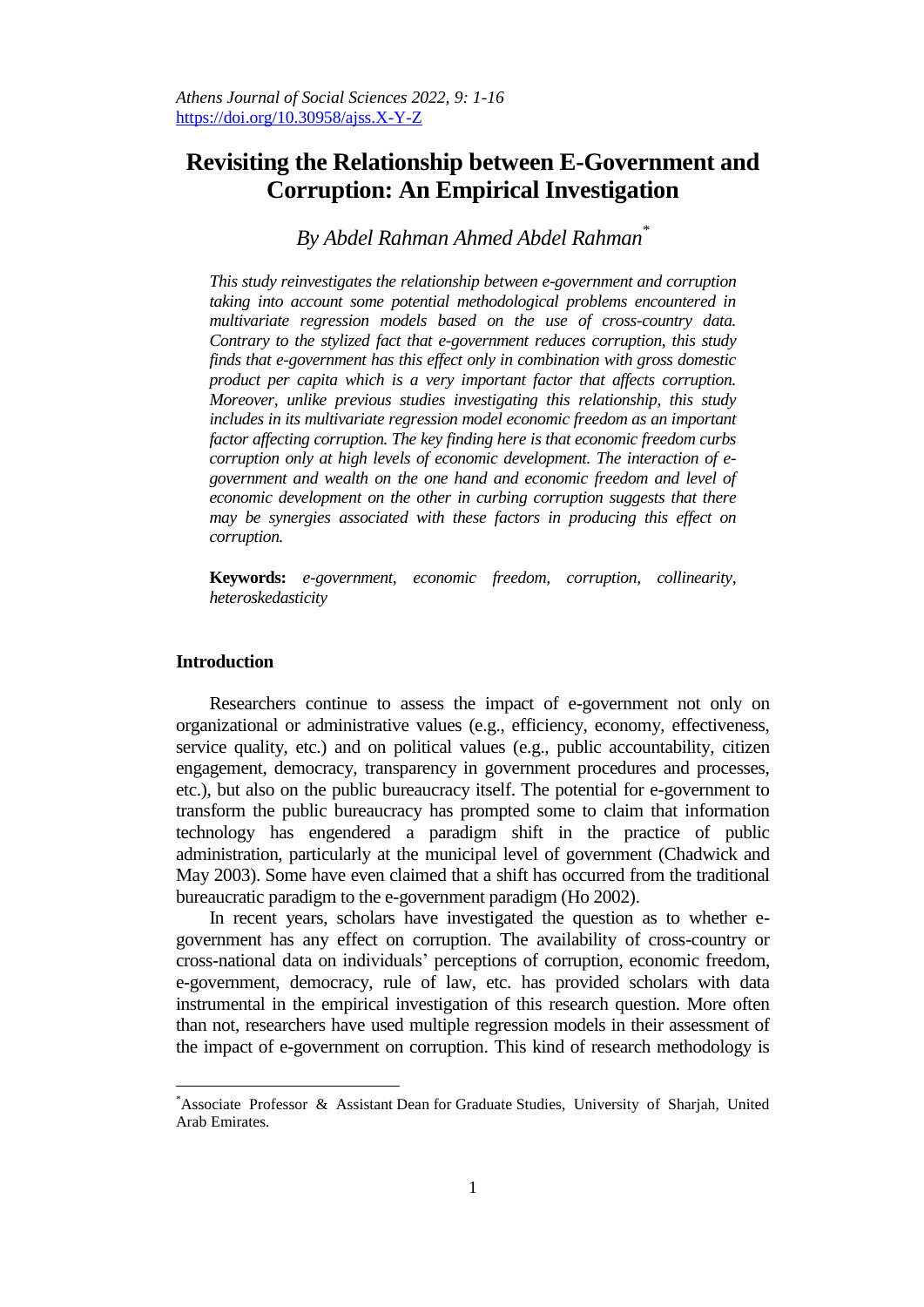fraught with potential methodological problems, particularly collinearity/ multicolinearity, heteroskedasticity, and endogeneity.

Previous studies investigating this research question do not usually pay attention to these problems, notwithstanding their potentially confounding effects on the results of testing their research hypotheses. Nonetheless, a consistent research finding of such studies is that e-government, together with other factors, curbs or reduces corruption in government. This study aims at investigating the effect of e-government on corruption, taking into account these methodological problems. In addition, it uses a regression model that improves on previously used models. Further, the study is based on a random sample, a requirement for regression analysis, which is rarely used in previous studies. The study is divided into four sections. The following section provides an account of the relevant conceptual and empirical literature on e-government, then follows the model of the study, and afterwards a discussion on data and methods. The final section presents data analysis results and conclusions.

#### **Literature Review**

 $\overline{a}$ 

The conceptual and empirical literature on e-government has been steadily growing in recent years. The works cited here are simply illustrative rather than being exhaustive. A few strands are discernable in this literature<sup>1</sup>. The strand that is quite relevant for the purpose of this study is the one which investigates the relationship between e-government and certain values which encompass, inter alia, governmental efficiency and effectiveness, public accountability, transparency in government, public service quality, integrity, democratic responsiveness, rule of law, and citizen participation and empowerment (Hazlett and Hill 2003, Holliday and Kwok 2004, Kossick 2002, Netchaeva 2002, West 2004, Wong and Welch 2004, Zhao and Xu 2015, Maerz 2016).

An important portion of this strand is a growing body of literature investigating the relationship between e-government and corruption in government. This strand can be seen as a subset of the much wider investigation into the causes of corruption. Numerous factors have been proposed as determinants of this phenomenon. Economic factors proposed include inflation, gross domestic product per capita, economic freedom, etc. (Paldam 2002, Graeff and Mehlkop 2003, Andersen 2009, Mistry and Jalal, 2012, Elbahnasawy and Revier 2012, Pieroni and d'Agostino 2013, Zhao and Xu 2015). Political factors identified as influencing corruption in government include e-government, size of the public sector, democracy, government regulation, rule of law, law enforcement; political stability, government effectiveness, etc. (Tanzi 1998, Paldam 2002, Kim 2014).

In view of the multitude of factors that may affect corruption and may be affected by it, assertions have begun to emerge underscoring the difficulty in investigating the causes of corruption. A social behavior, corruption may be subject to numerous influences. In its own right, however, it may influence both

<sup>&</sup>lt;sup>1</sup>For a full discussion on these strands, see Nour et al. (2008).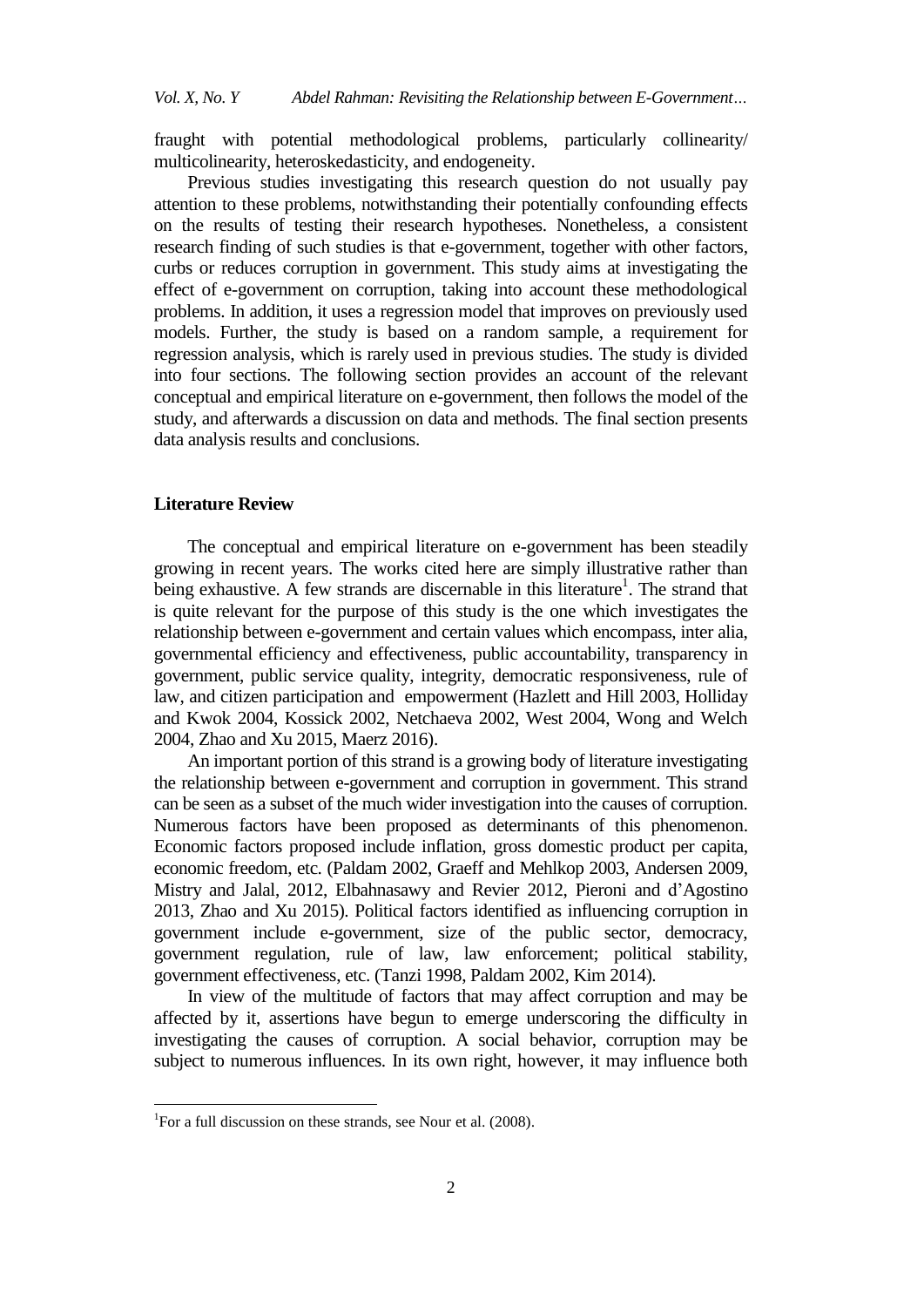individual behavior and social institutions. For researchers trying to explain it, this means that their explanatory factors may be influenced by the very same phenomenon that they try to account for. This is well reflected in Treisman's (2007, p. 437) statement that

Corruption is hard to study empirically. Its many likely determinants interrelate in complicated ways. Some can change quickly and may be caused by corruption as well as the reverse. As with other types of criminal activity, it is hard to observe directly, and so researchers must rely on surveys of corruption's victims, the accuracy of which is often difficult to assess.

In a similar vein, this view is echoed by the IMF perspective on the relationship between corruption and a number of economic variables (e.g., government spending, taxation, economic growth, etc.) that are usually hypothesized as affecting corruption. According to this perspective, corruption affects these variables through its effect on public finance (Hillman 2004).

With respect to the relationship between corruption and e-government, corruption may not only impede the adoption of e-government, it is argued, but may also bring about the failure of e-government projects once they start (Heeks 2003, Aladwani 2016). In a similar vein, Heeks (1999, p. 188) notes that:

Corruption is a phenomenon rooted in the cultural, political, and economic circumstances of those involved. IT does little to affect these root causes, remains limited in its surveillance potential, and so cannot eliminate corruption.

Notwithstanding the inherent difficulty in studying the causes of corruption, a stylized  $fact<sup>2</sup>$  or an empirical generalization has emerged from studies assessing the effect of e-government on corruption. This stylized fact is that e-government reduces or curbs corruption. Yet, studies arriving at this conclusion rarely, if ever, take into account some methodological problems that may confound the results of their studies. These problems arise from the use of aggregate cross-sectional data employed in cross-country studies of the causes of corruption.

One such problem is heteroskedasticity in multivariate regression analysis. This problem makes T-tests and, by implication, hypothesis tests unreliable. Another methodological problem encountered in cross-country studies using multivariate regression analysis is collinearity/multicollinearity. This problem represents a violation of the regression assumption that regressors or independent variables are not correlated. Collinearity of two regressors or multicollinearity of more than two regressors inflate the standard errors of regression coefficients, thereby increasing the probability of rendering those co-efficients statistically insignificant and thus of accepting null hypotheses. Notwithstanding the availability of methods to deal with this problem, previous studies rarely, if ever, employ them.

Both of these problems are important inasmuch as they may lead to erroneous causal inferences. In particular, collinearity may lead to model misspecification

 $\overline{a}$ 

 $2$ On stylized facts, see Hirschman (2016).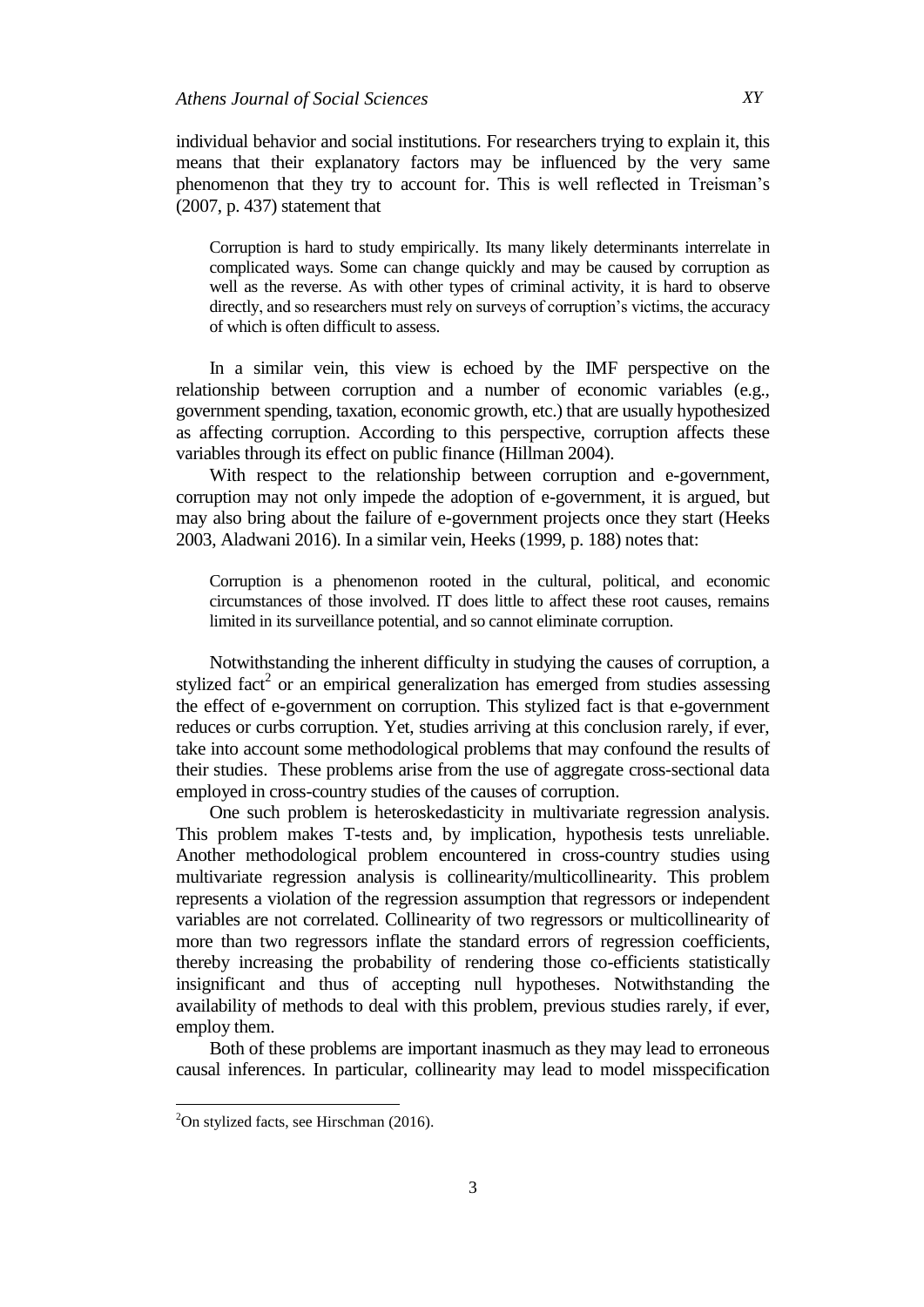and hence the attribution of erroneous causation (Winship and Western 2016). This study detects and corrects for both of these problems. In dealing with heteroskedasticity, it uses bootstrapping, which is embedded in recent versions of SPSS-PC, for regression co-efficiencts. This method generates heteroskedasticrobust standard errors for regression co-efficients (Flachaire 2005).

#### **Methods and Data**

## *The Empirical Model*

A multivariate regression model, based on Ordinary Least Squares, is used here to see if e-government has any effect on corruption, the dependent variable. In view of the numerous factors that affect corruption, any model that aims at explaining corruption has to control for those factors.

The Unit of analysis is country; cross-country aggregate data will be used to assess the effect of e-government on corruption. Unlike previous studies, this study uses a random sample of countries with a view to guarding against sample selection bias. A random process, embedded in SPSS-PC, is used to generate a random sample of 100 countries out of 194 countries which are members of the United Nations Organization. The study estimates the following model:

CORR=  $B_1 - B_2$  EGD –  $B_3$  ECON.FREE –  $B_4$  GDP.PC +  $B_5$ POL.INST + $B_6$ INFL Where CORR= Corruption EG= E-Government ECON.FREE= Economic Freedom GDP.PC= Gross Domestic Product Per capita POL.INST= Political Instability INFL=Inflation

# Dependent Variable

 $\overline{a}$ 

The cross-country measure of corruption that has been used extensively by researchers is the Corruption Perceptions Index (CPI) published annually by Transparency International in Germany. The index does not measure actual experience with corruption; it simply records the opinions or perceptions of individuals about corruption in a country. Another problem with this measure is that it may embody the individualistic or reductionist fallacy<sup>3</sup> in that it makes inferences about countries based on evidence (i.e., individuals' perceptions) gathered from individuals. Notwithstanding these problems, CPI remains the most widely used cross-country measure of corruption. This study uses the 2014 CPI.

Although the CPI is designed to measure a country's level of corruption, a country's score on the index actually reflects how corruption-clean that country is.

<sup>&</sup>lt;sup>3</sup>On the concept of individualistic fallacy see Nachmias and Nachmias (2000).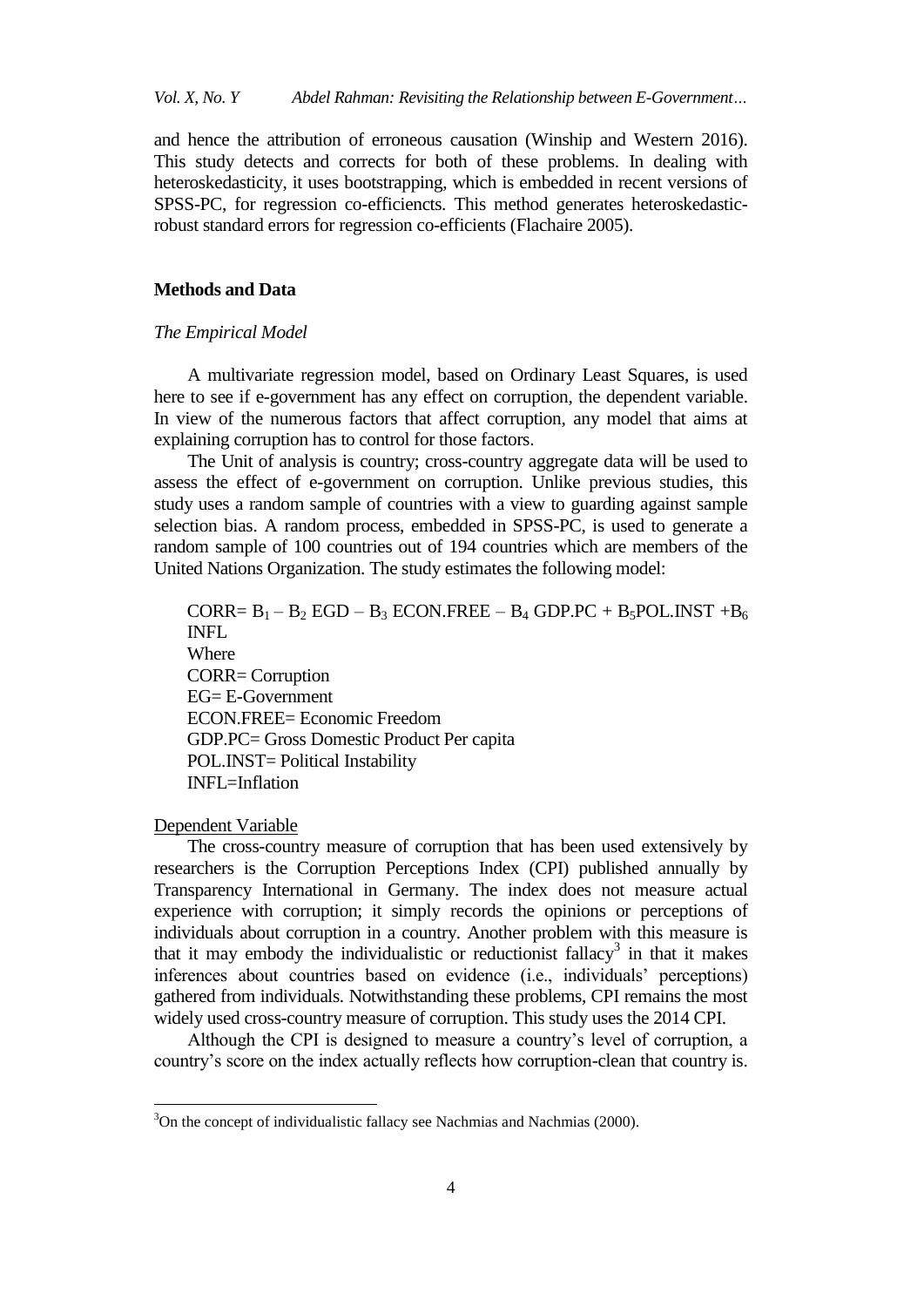The index gives each country surveyed a value or score between 0 and 100. In other words, a high score (e.g., 98) indicates very low level of corruption. Conversely, a low score (e.g., 10) indicates a high level of corruption. For consistency and interpretation of data analysis results, this study transforms the scores for the sample of countries so that high scores indicate high levels of corruption and low scores reflect low levels of corruption. This transformation is achieved by subtracting each country's score from 100. Thus, the 2014 CPI's scores for Denmark and South Sudan are 92 and 15, respectively. After transformation, the scores for Denmark and South Sudan are, respectively, 8 and 85.

## Independent Variables

# E-government

This is the key explanatory variable of the study. Information on e-government is published by the United Nations in its annual E-Government Development Index (EGDI), which gives each one of its member countries a value that ranges between 0 and 1 inclusive. This index is a composite of three indexes: Online Services Index (OSI), Information and Telecommunications Index, and Human Capital Index. Each one of these indexes also gives each member country a value that ranges between 0 and 1 inclusive.

The study uses the overall E-Government Development Index (EGDI) as a measure of e-government; it is the overall state of e-government development that is expected to curb corruption. It is crucial for the purpose of this study that EDGI encompasses OSI, which is a measure of the extent to which governments provides services and information through their portals. The use of those portals by members of the public does not require any physical interaction with public officials, thereby precluding opportunities for corrupt acts (e.g., taking bribes and kickbacks). Thus, it can be hypothesized that the more developed and extensive a country's e-government is, the less will be opportunities for corruption and the less will be corruption itself. This is related to the rent-seeking hypothesis which, in the context of government regulation, posits that discretionary authority provides public officials with the opportunity to solicit or extract rents (i.e., bribes/ kickbacks) in exchange for desired government services.

#### Economic freedom

This is an important control factor in the study's empirical model. In general, previous research has demonstrated that, given the level of economic development and wealth, economic freedom curbs corruption (Chafuen and Guzman 2000, Paldam 2002, Graeff and Mehlkop 2003, Pieroni and d'Agostino 2013). This is related to the aforementioned rent-seeking hypothesis in that economic freedom deprives officials of the opportunity to engage in rent seeking.

Surprisingly enough, this important control variable rarely appears, if ever, in multivariate regression models investigating the effect of e-government on corruption. The exclusion of this important variable from such models may lead to model misspecification and, concomitantly, erroneous inferences as to the real causes of corruption. A multi-dimensional phenomenon, economic freedom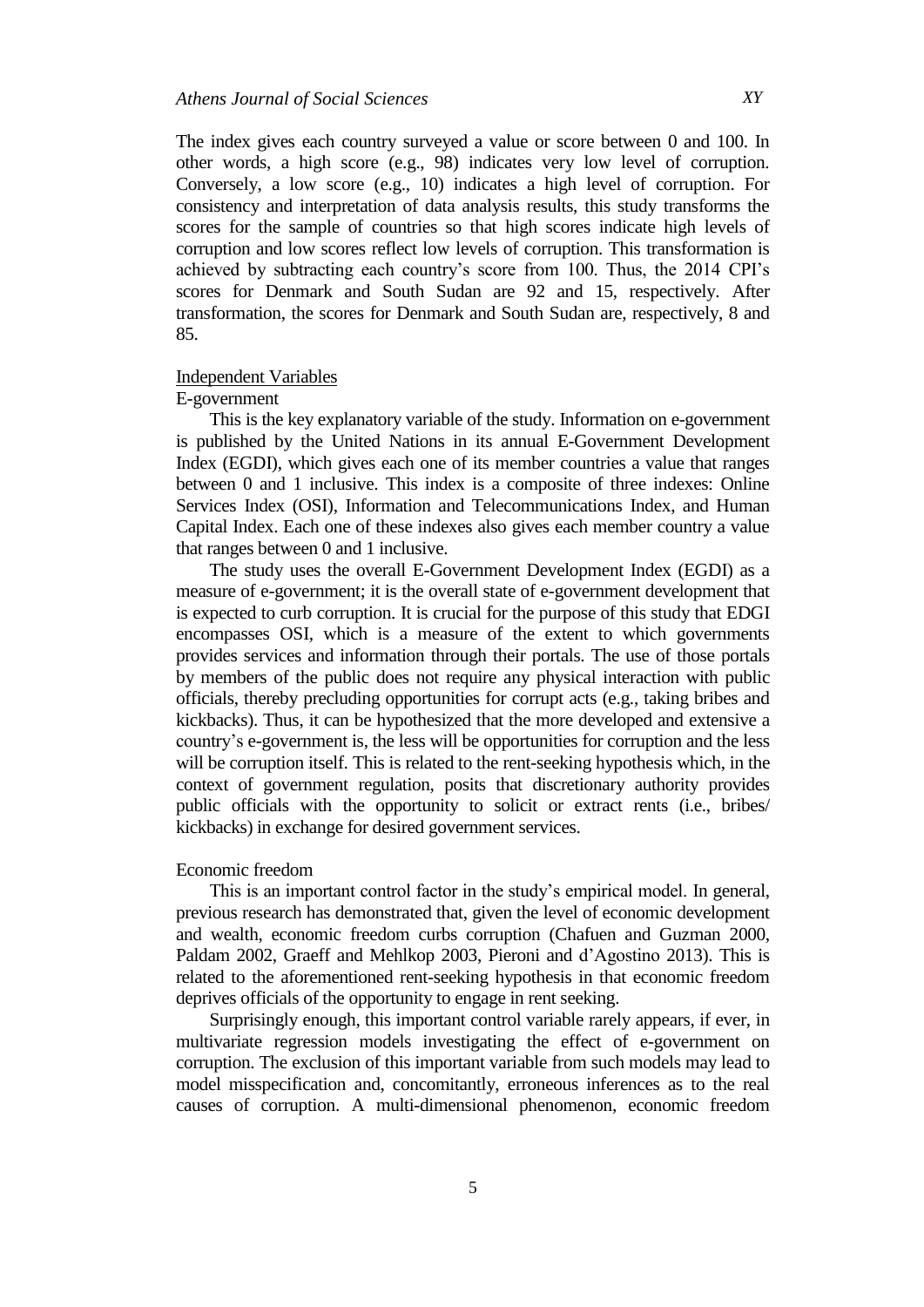encompasses components that preclude opportunities for corrupt practices. In general, this is the case with those corrupt practices that arise from the physical interface between those who seek public services and public officials who deliver those services. A case in point is bribes and kickbacks. A key economic freedom component which obviates the need for such interface is deregulation. The implication here is that economic freedom is a pivotal control variable that cannot be excluded from a model seeking to investigate the effect of e-government on corruption.

Cross-country measures of economic freedom are, as to be expected, multinational in nature. They usually encompass, inter alia, freedom from corruption, property rights, fiscal freedom, financial freedom, investment freedom, trade freedom, labor freedom, government spending, etc. In this study, economic freedom, conceived as freedom to engage in productive economic activities, is used. Methodologically, this study uses an overall single measure of economic freedom rather than multiple measures of its various components. In previous research, various components of economic freedom were incorporated into single regression models. This is likely to cause the multicollinearity problem, as those components are likely to correlate with each other.

This study uses the 2014 Heritage Foundation Index of Economic Freedom. This index provides a measure of the extent to which economic agents (i.e., individuals and businesses) are free to engage in economic activities. The Foundation's measure of economic freedom combines measures of 10 dimensions: property rights, government spending, fiscal freedom, business freedom, trade freedom, financial freedom, investment freedom, trade freedom, freedom from corruption, and labor freedom. For each one of the more than 180 countries listed, the Foundation provides a score for each one of the 10 dimensions of its measure of economic freedom. In addition, the Foundation's Index of Economic Freedom provides an overall score of economic freedom for each one of those countries. This overall score is simply the average of the 10 scores of all 10 dimensions.

As previously noted, this study uses a single measure of overall economic freedom seen as freedom from government to engage in economic activities. The study excludes freedom from corruption from this measure to avoid endogeneity which will arise if corruption, the dependent variable, is also included in the model as an independent/explanatory variable. In excluding the score for corruption, an average overall score for each country in the sample is obtained by summing all scores for the remaining 9 dimensions and dividing by 9.

#### Inflation

In the literature (Paldam 2002), inflation is used as a proxy for economic chaos. The so-called chaos or demoralization hypothesis posits that economic chaos has a corrosive effect on public morale and trust in authorities. Corruption was found to have a strong negative correlation with trust in government (Paldam and Svendsen 2000). Therefore, it is hypothesized that the greater the economic chaos or the higher inflation is, the higher will be the level of corruption.

Regardless of being a proxy for economic chaos or not, inflation in its own right may lead public officials to engage in corruption. High inflation reduces real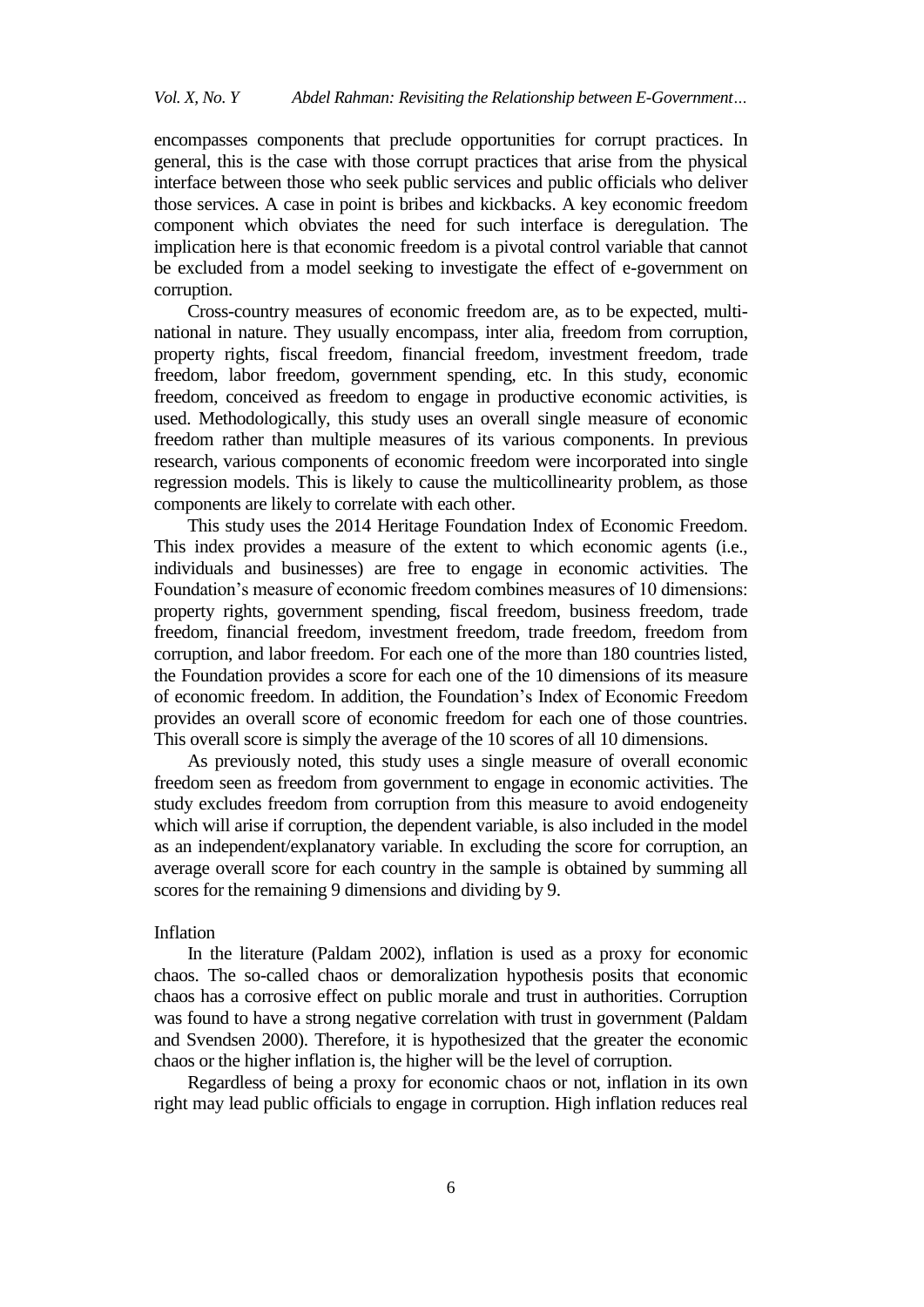incomes if nominal incomes (e.g., salaries of public officials) do not increase as inflation increases. Faced with diminishing real incomes during high inflation, public officials may resort to corrupt practices to supplement their incomes. Thus, it can be hypothesized that the higher the inflation rate, the higher is the level of corruption.

## Level of a country's wealth

This is an important control variable, as study after study (Treisman 2007, Paldam 2002, Graeff and Mehlkop 2003, Andersen 2009, Saha and Gounder 2013) has found that it reduces corruption, when measured as gross domestic product per capita. Wealthy countries are more likely to have the infrastructural requirements for e-government. Thus, a country's wealth is expected to positively affect the likelihood of adopting Web-enabled transactions for public services (Abdel Rahman 2014). In other words, the wealthier a country is, the more likely that it will have developed e-government. In addition, members of the public in countries with high per capita incomes are likely to have greater access to computers and the Internet than those in countries with low per capita incomes. Accordingly, this predictor is likely to correlate with e-government, and may thereby cause the collinearity problem which may be serious.

For this study, the 2014 gross domestic product per capita at purchasing power parity (PPP) is used to measure a country's level of wealth. The natural logarithm is applied to the values for this variable with a view to guarding against heteroskedasticity problem which is usually expected to be present in crossnational income data. To further guard against this problem, bootstrapping of regression coefficients is used, as previously noted, to produce heteroskedasticrobust standard errors for regression co-efficients.

### Political instability

Political Instability appears frequently in the empirical literature as a factor leading to corruption (Treisman 2007, Hillman 2004, Shim and Eom 2008, Pellegrini and Gerlagh 2008). Underpinning the relationship between political instability and corruption is the argument that the former creates conditions of lawlessness that is conducive to corruption. However, the reverse argument has also been made; corruption may also cause political instability (Treisman 2007, Elbahnasawy 2014).This causal relationship appears to be buttressed by a 2015 study on peace and corruption conducted by the Institute of Economics and Peace. The study concludes that increases in police and judicial corruption directly undermine the rule of law, thereby increasing domestic violence and conflict (Institute of Peace and Economics 2015, p. 2). However, limiting corruption in government to only two state institutions (i.e., the judicial system and police) may not capture the full extent of corruption in a country, including those aspects of corruption that may be affected by political instability. For instance, one study has found that political instability motivate officials to embezzle public funds (Campante et al. 2008). Moreover and rather ironically, the study of the Institute of Economics and Peace has found that out of 16 indicators of domestic peace/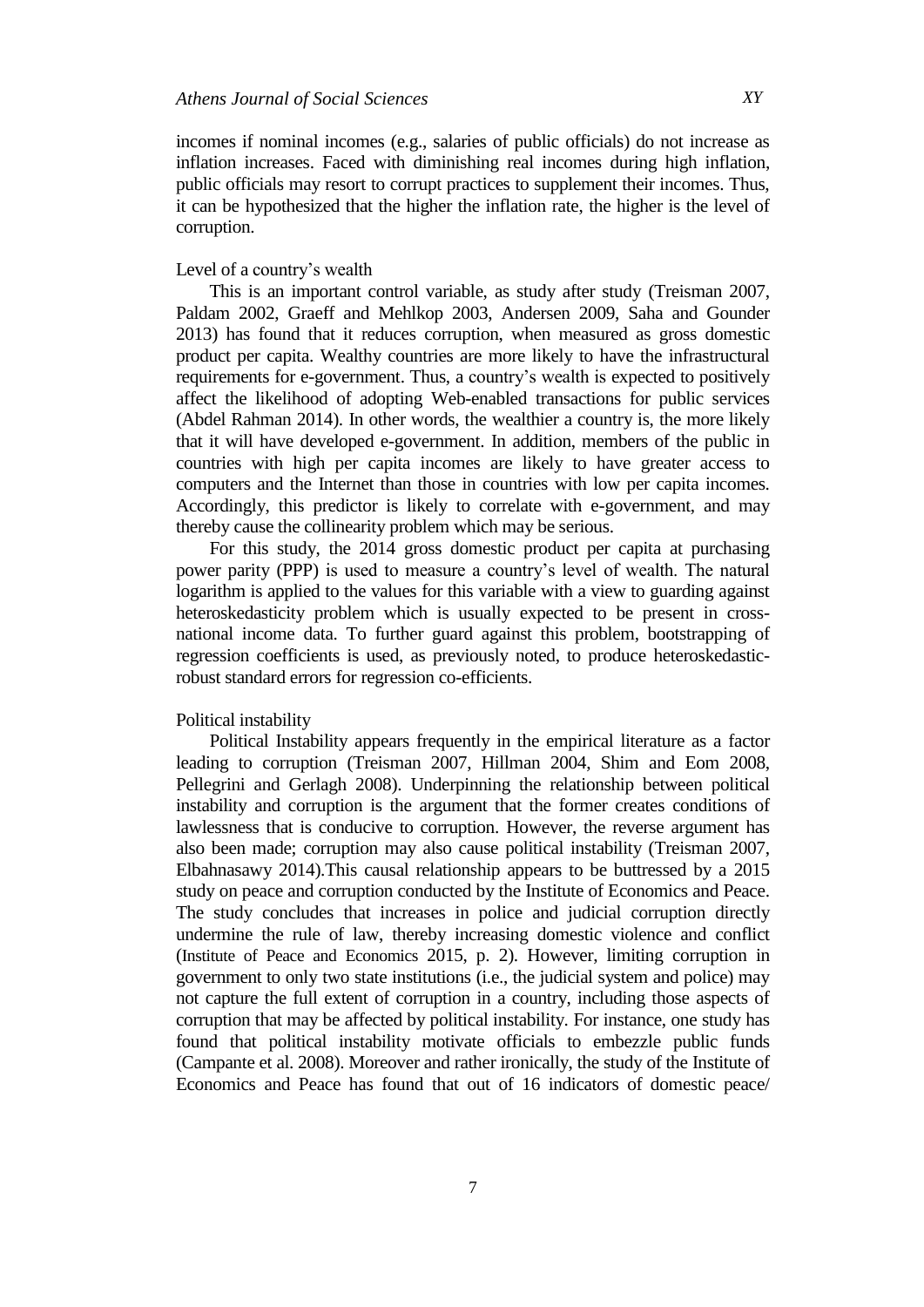violence, political instability is the only indicator that has a statistically significant effect on corruption, though at 0.1 level of significance.

For purpose of this study, whether political instability affects corruption is ultimately an empirical question that needs to be investigated. Data on political instability is obtained from the 2015 Global Peace Index published by the Institute for Economics and Peace. The 2015 Index assigns a score and a rank for each of its list of 162 countries.

#### **Regression Results: Model 1**

Table 1 present OLS regression results. As can be gleaned from the table, the model explains more than 70% of the variation on corruption, the R-squared being 0.73. The regression coefficient for EG is in the right direction and statistically significant at 0.01 level of significance. However, it is obvious that there is a severe collinearity problem, as EG correlates strongly with GDP.PC, the correlation co-efficient being 0.87. Moreover, the coefficient for GDP.PC is neither in the right direction nor being statistically significant, probably reflecting the effect of the collinearity problem. The presence of this problem is also confirmed by the variance inflation factor (Table 2) being more than 4 and tolerance value being less than 0.40, the two cutoff threshold values generally accepted in the literature (Carney and Surles 2002).

| <b>Independent Variables</b> | Co-efficients |                   |             | <b>T-Ratio</b> | <b>Significance</b> |
|------------------------------|---------------|-------------------|-------------|----------------|---------------------|
|                              | в             | <b>Std. Error</b> | <b>Beta</b> |                |                     |
| (Constant)                   | 47.975        | 22.452            |             | 2.137          | 0.036               |
| <b>INFL</b>                  | 0.123         | 0.163             | 0.051       | 0.755          | 0.453               |
| <b>ECON.FREE</b>             | $-0.153$      | 0.193             | $-0.068$    | $-0.794$       | 0.430               |
| POL.INST                     | 14.611        | 2.983             | 0.370       | 4.898          | 0.000               |
| EG                           | $-51.287$     | 12.944            | $-0.615$    | $-3.962$       | 0.000               |
| GDP.PC                       | 1.246         | 2.355             | 0.075       | 0.529          | 0.598               |

**Table 1.** *Regression Results: Model 1*

 $R^2 = 0.73$ .

| <b>Independent Variables</b> | <b>Tolerance</b> | <b>Variance Inflation Factor (VIF)</b> |
|------------------------------|------------------|----------------------------------------|
| Constant                     |                  |                                        |
| <b>INFL</b>                  | 0.784            | 1.275                                  |
| <b>ECON.FREE</b>             | 0.498            | 2.010                                  |
| POL.INST                     | 0.641            | 1.559                                  |
| EG                           | 0.151            | 6.602                                  |
| GDP.PC                       | 0.181            | 5.520                                  |

# **Table 2.** *Collinearity Statistics*

As shown in Table 1, the estimated standard error of the co-efficient for GDP.PC is relatively large, the result of which is to render this co-efficient not statistically significant. Three ways have been suggested to deal with serious collinearity problem (O'Brien 2007): omitting one of the collinear regressors, using ridge regression, or combining the two collinear regressors into a single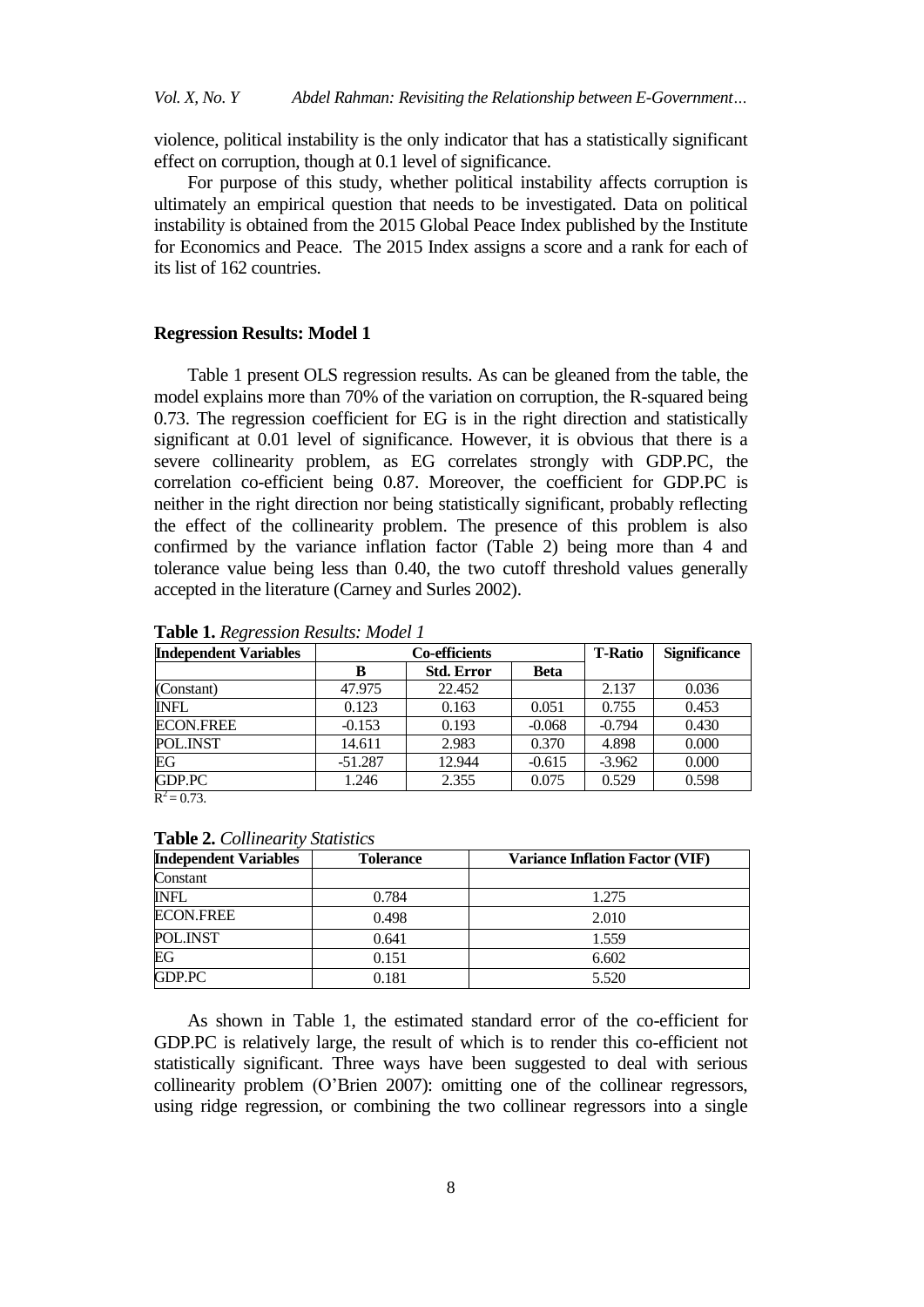index. Ridge regression is ruled out here; it is a biased regression technique (O'Brien 2007).

By the same token, omitting GDP per capita or EG is not followed here because both regressors are important in the model. It makes a lot of sense to combine these two factors in a single index. Combining these two variables into a single index variable is substantively justifiable. Beyond the strong statistical correlation between the two variables, there is, arguably, a substantive relationship between these two factors, particularly in the context of developing countries where individuals with relatively high incomes tend to live in urban areas with greater access to the internet and e-government facilities. It has also been found that countries with high per capita income are more likely to adopt e-government (Abdel Rahman 2014).

Table 1 also shows that the co-efficient for ECON.FREE is in the right direction, albeit it is not statistically significant. In other words, it tends to reduce corruption, though this effect is not statistically significant. This is consistent with previous research (Graeff and Mehlkop 2003). However, when level of economic development is taken into account, economic freedom is shown to have a statistically significant effect on corruption (Graeff and Mehlkop 2003). This method is adopted here in the regression model below.

The regression co-efficient for INFL is also in the right direction, although it is not statistically significant. The level of statistical significance for this coefficient, as well as those for the other variables, remains unchanged with the bootstrapping of those co-efficients with a view to producing heteroskedasticrobut standard errors for the co-efficients (Table 3).

| <b>Independent Variables</b> | в         | <b>Std. Error</b> | <b>Significance</b> |
|------------------------------|-----------|-------------------|---------------------|
| (Constant)                   | 47.975    | 21.547            | 0.021               |
| <b>INFL</b>                  | 0.123     | .243              | 0.485               |
| <b>ECON.FREE</b>             | $-0.153$  | .182              | 0.361               |
| POL.INST                     | 14.611    | 3.456             | 0.001               |
| EG                           | $-51.287$ | 14.525            | 0.002               |
| GDP.PC                       | 1.246     | 2.559             | 0.626               |

**Table 3.** *Bootstrap for Co-Efficients\**

\*Bootstrap results are based on 1000 bootstrap samples.

Regardless of the bootstrapping results, a modified model is needed that takes into account the problems with the current model. The following equation presents this modified model (Model 2):

```
CORR= B_1 - B_2 EG.GDP – B_3 ECON.FREE – B_4 ECONFREE.ECONDEV
+ B<sub>5</sub>POL.INST +B_6 INFL
Where
CORR= Corruption
EG.GDP= A combined variable of e-government and GDP
```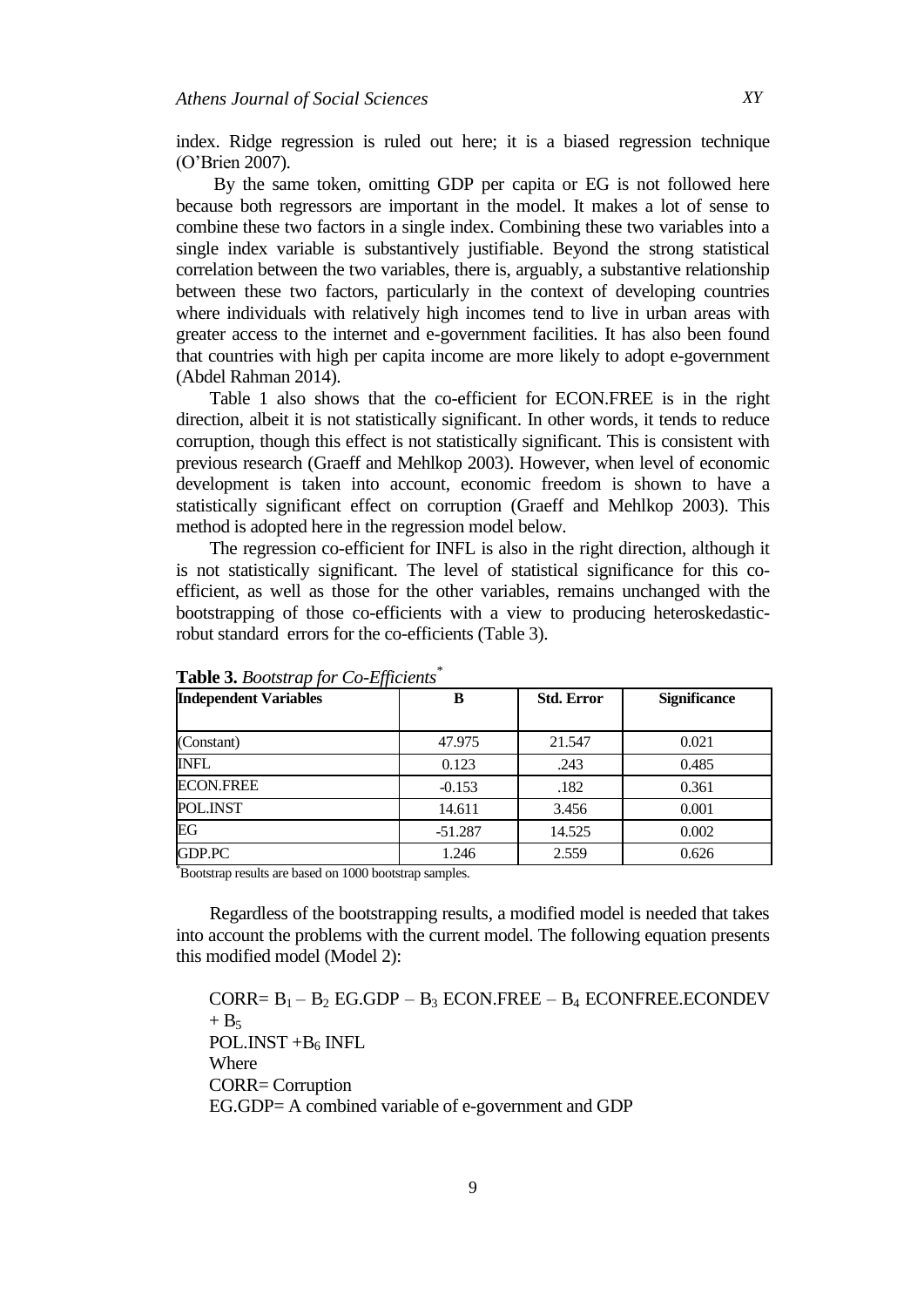ECONFREE.ECONDEV= an Interaction variable of economic freedom and economic development POL.INST= Political Instability INFL=Inflation

This new model combines EG and GDP into one variable (i.e., EG.GDP) which is, as previously noted, an index-based variable. The following steps are used in the construction of this index: First, data on GDP per capita for the sample of the study is transformed into an index. This transformation is necessary because GDP per capita and e-government are measured in different units; GDP per capita is measured in dollars whereas e-government has index values. Transforming GDP per capita data into an index standardizes it into the same measurement unit as EG. To achieve this transformation, an average GDP per capita value of all GDP per capita values in the sample is obtained. A GDP per capita index is obtained by scaling down (i.e., dividing) each country's GDP per capita by the average GDP per capita. As should be expected, countries with GDP per capita higher than the average GDP per capita score more than 1 on the GDP per capita index whereas countries with a GDP per capita lower than the average have a value between 0 and 1 on the index. For example, the 2014 GDP per capita (PPP) for the United States and South Africa, which are both in the sample, was US\$ 54597 and US\$ 13046, respectively. When both of these values are divided by the GDP per capita average of US\$ 15561, the United States South Africa score, respectively, 3.5 and 0.84 on the GDP per capita index (Table 4).

The second step in combing EG and GDP per capita is to assign weights to each in the combined index variable. An equal weight of 0.5 is assigned to each one of these variables, the assumption here being that there is no rationale, based either on theory or observation, for assigning differential weights. Finally, an EG.GDP index value for each country in the sample is obtained by summing the values on the EG index and the GDP index for each country and dividing by 2. These two steps are illustrated in Table 4 which demonstrates the sequential construction of the EG.GDP index for 9 selected countries from the sample.

| <b>Country</b>                                               | <b>GDP</b> Per<br>Capita<br>$(USS)^*$ | <b>Average GDP</b><br>Per Capita<br>(US\$) | <b>GDP</b> Per<br>Capita<br><b>Index</b><br>(2/3) | <b>EG</b> Index | EG.GDP<br><b>Index</b><br>$(4+5)/2$ |
|--------------------------------------------------------------|---------------------------------------|--------------------------------------------|---------------------------------------------------|-----------------|-------------------------------------|
| <b>United States</b>                                         | 54597                                 | 15561.5                                    | 3.51                                              | 0.8748          | 2.19                                |
| South Africa                                                 | 13046                                 | 15561.5                                    | 0.84                                              | 0.4869          | 0.66                                |
| Austria                                                      | 46420                                 | 15561.5                                    | 2.98                                              | 0.7949          | 1.89                                |
| <b>Brazil</b>                                                | 16096                                 | 15561.5                                    | 1.03                                              | 0.6008          | 0.82                                |
| Egypt                                                        | 10877                                 | 15561.5                                    | 0.70                                              | 0.5129          | 0.61                                |
| Ghana                                                        | 4129                                  | 15561.5                                    | 0.27                                              | 0.3735          | 0.32                                |
| Iceland                                                      | 43637                                 | 15561.5                                    | 2.80                                              | 0.7970          | 1.80                                |
| India                                                        | 5855                                  | 15561.5                                    | 0.38                                              | 0.3834          | 0.38                                |
| Nigeria                                                      | 6031                                  | 15561.5                                    | 0.39                                              | 0.2929          | 0.34                                |
| $^*$ 3014 CDD Bar Capita fraunce at Burghaeing Bouwer Barity |                                       |                                            |                                                   |                 |                                     |

**Table 4.** *Construction of EG. GDP Index for Selected Countries*

2014 GDP Per Capita figures at Purchasing Power Parity.

\*\*Figure represents the average GDP per capita for all 100 countries in the sample.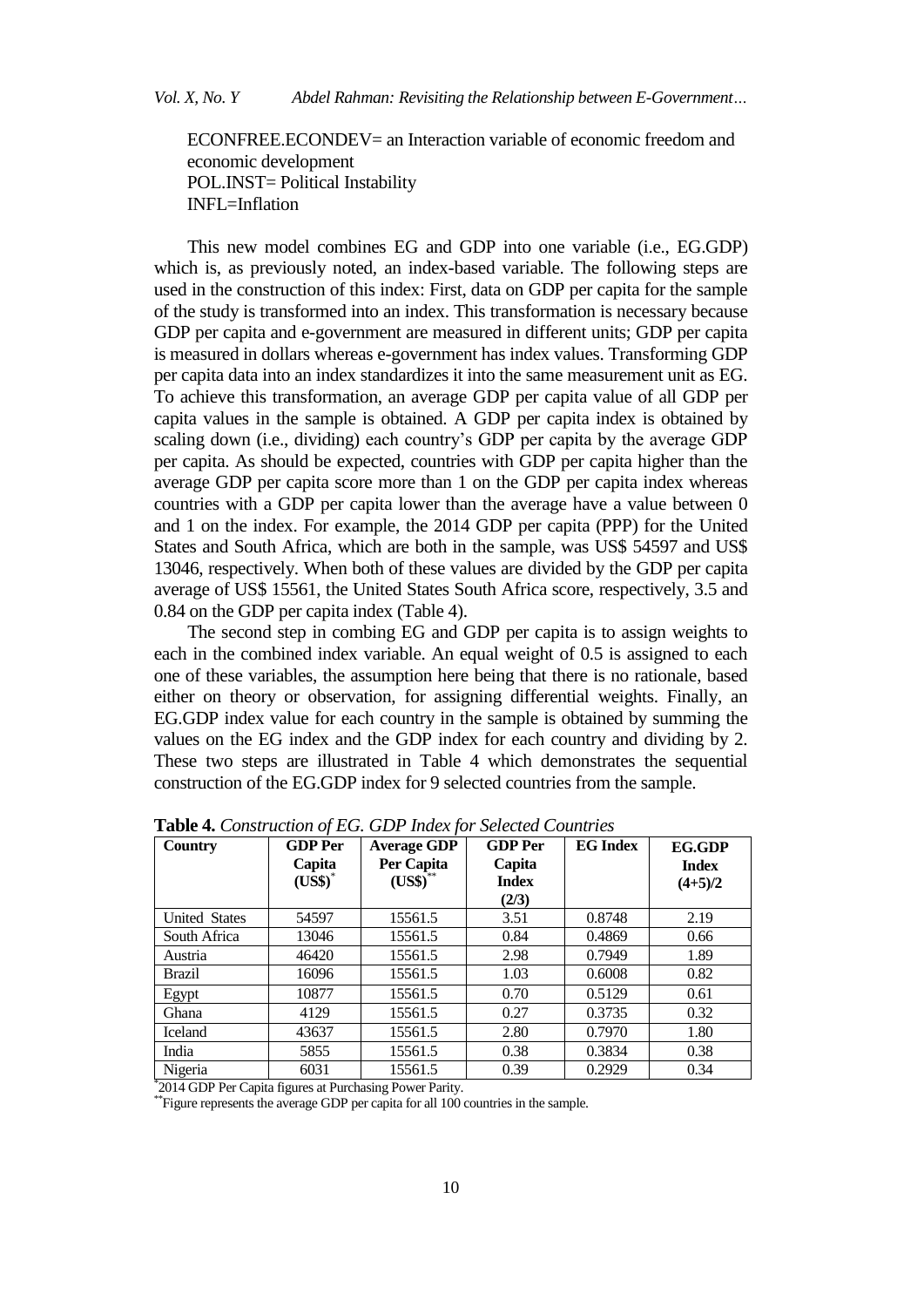Model 2 also includes an interaction term for economic freedom and economic development. This interaction is represented by ECONFREE.ECONDEV. Economic development is a dummy variable which takes the value 1 for OECD countries and 0 otherwise. Interaction here is achieved by multiplying the values for economic freedom by those for economic development. In the model, the interaction variable tests the hypothesis that economic freedom in OECD countries has a non-zero effect on corruption. The remaining variable in this new model are the same as those in Model 1.

#### **Regression Results: Model 2**

As Table 5 shows, the new model has greater explanatory power compared to the original model. It accounts for nearly 80 percent of the variation on corruption, the  $R^2$  being 0.79 compared to a  $R^2$  value of 0.73 in the original model. Moreover, the serious collinearity problem associated with Model 1 is not encountered in Model 2. However, there is still some measure of collinearity in the latter model, particularly involving ECONFREE.ECONDEV and EG.GDP. However, as shown in Table 6, the VIFs for these two collinear predictors are well below the cutoff threshold value of 4 which is generally accepted in the literature as indicative of acceptable collinearity.

| <b>Independent Variables</b>  | в         | <b>Std. Error</b> | Beta     | <b>T-Ratio</b> | <b>Significance</b> |
|-------------------------------|-----------|-------------------|----------|----------------|---------------------|
| (Constant)                    | 58.836    | 12.474            |          | 4.717          | 0.000               |
| <b>INFL</b>                   | 0.048     | 0.144             | 0.020    | 0.332          | 0.741               |
| <b>ECONFREE</b>               | $-0.219$  | 0.164             | $-0.097$ | $-1.330$       | 0.188               |
| POL.INST                      | 11.332    | 2.746             | 0.287    | 4.126          | 0.000               |
| EG.GDP                        | $-12.016$ | 3.129             | $-0.357$ | $-3.840$       | 0.000               |
| ECONFREE.ECONDEV<br>$-2$ $-2$ | $-.220$   | 0.068             | $-0.305$ | $-3.250$       | 0.002               |

**Table 5.** *Regression Results: Model 2*

 $R^2 = 0.79$ 

#### **Table 6.** *Collinearity Statistics*

| <b>Independent Variables</b> | <b>Tolerance</b> | VIF   |
|------------------------------|------------------|-------|
| Constant                     |                  |       |
| INFL                         | 0.791            | 1.264 |
| <b>ECONFREE</b>              | 0.539            | 1.854 |
| POL.INST                     | 0.597            | 1.676 |
| EG.GDP                       | 0.333            | 3.007 |
| ECONFREE.ECONDEV             | 0.327            | 3.055 |

The co-efficient for EG.GDP is in the right direction and statistically significant at 0.01. The negative sign of the co-efficient indicates that the combination of a country's wealth and e-government development reduces corruption. Moreover, the beta for EG.GDP has the largest value among all beta values in the model. This implies that this variable is the most important variable in the model accounting for corruption.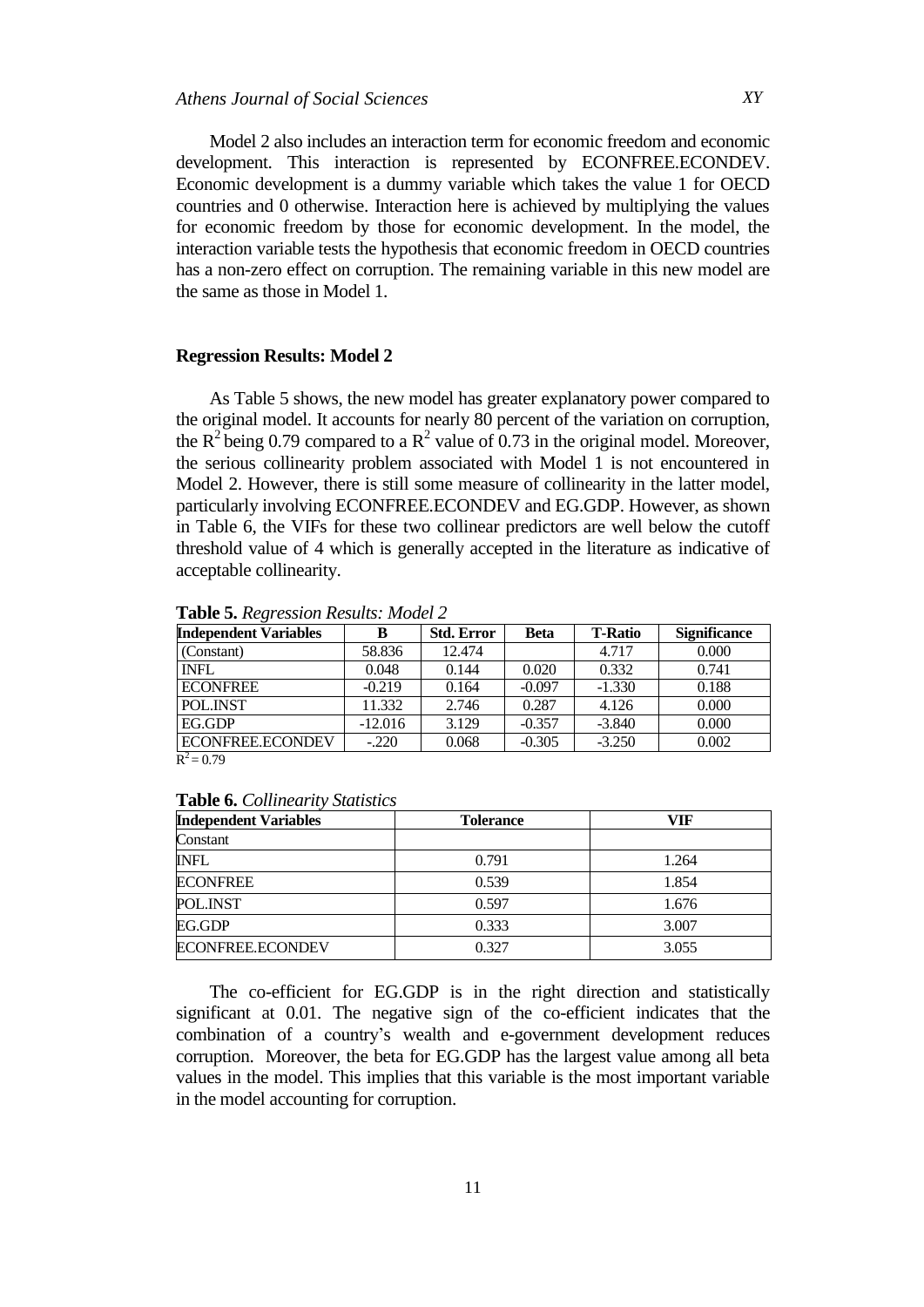The co-efficient for the interaction of economic freedom and economic development is also in the right direction and statistically significant at 0.01. As previously noted, this is consistent with previous research findings which suggest that economic freedom curbs corruption in countries that have achieved a high level of economic development. The co-efficient for ECONFREE is, as expected, in the right direction, but it is not statistically significant. As previously noted, this is also in line with previous research which suggests that economic freedom alone has no systematic effect on corruption. The relatively large size of the beta coefficient value (-0.30) for ECONFREE.ECONDEV is second only to the one for EG.GDP, indicating that this variable is the second most important variable accounting for reducing corruption in the model.

As is the case in Model 1, POL.INST has a systematic effect on corruption; its co-efficient is statistically significant at 0.01. It is also in the right direction; political instability increases corruption. By the same token, Domestic inflation tends to increase corruption. However, this effect is random, as its coefficient is not statistically significant at the 0.01 or 0.05 conventional statistical significance levels.

The bootstrap for regression co-efficients in Table 7 displays heteroskedasticconsistent co-efficients for all predictors in Model 2. All co-efficients retain their statistical significance levels shown in Table 5 which displays regression results without bootstrap for regression co-efficients. The bootstrap results suggest heteroskedastic-robust standard errors for regression co-efficients, implying reliable T-tests and statistical inference.

| <b>Independent Variables</b> | в         | <b>Bias</b> | <b>Std. Error</b> | <b>Significance</b> |
|------------------------------|-----------|-------------|-------------------|---------------------|
|                              |           |             |                   |                     |
| Constant                     | 58.836    | 0.183       | 10.984            | 0.001               |
| <b>INFL</b>                  | 0.048     | $-0.063$    | 0.187             | 0.677               |
| <b>ECONFREE</b>              | $-219$    | $-0.003$    | 0.134             | 0.087               |
| POL.INST                     | 11.332    | 0.224       | 2.738             | 0.001               |
| EG.GDP                       | $-12.016$ | $-0.542$    | 3.197             | 0.002               |
| ECONFREE.ECONDEV             | $-0.220$  | 0.011       | 0.077             | 0.006               |

# **Table 7.** *Bootstrap for Co-efficients\**

\*Bootstrap results are based on 1000 bootstrap samples.

This study reaches the same conclusion drawn by several previous empirical studies investigating the effect of a number of factors on corruption. E-government is but one of several factors that have been reported to affect corruption. However, this study differs in one fundamental respect from other studies which is that egovernment curbs corruption only in combination with a country's wealth. The level of e-government development correlates strongly with a country's gross domestic product which is a measure of a country's level of wealth. Substantively, this makes a lot of sense inasmuch as the higher a country's wealth is, the more developed its e-government is expected to be.

The close association of e-government development and growth domestic product makes it very hard to ferret out the true independent effect of e-government on corruption. In view of the cross-national nature of the data used in multiple regression analysis to investigate the effect of e-government and other factors on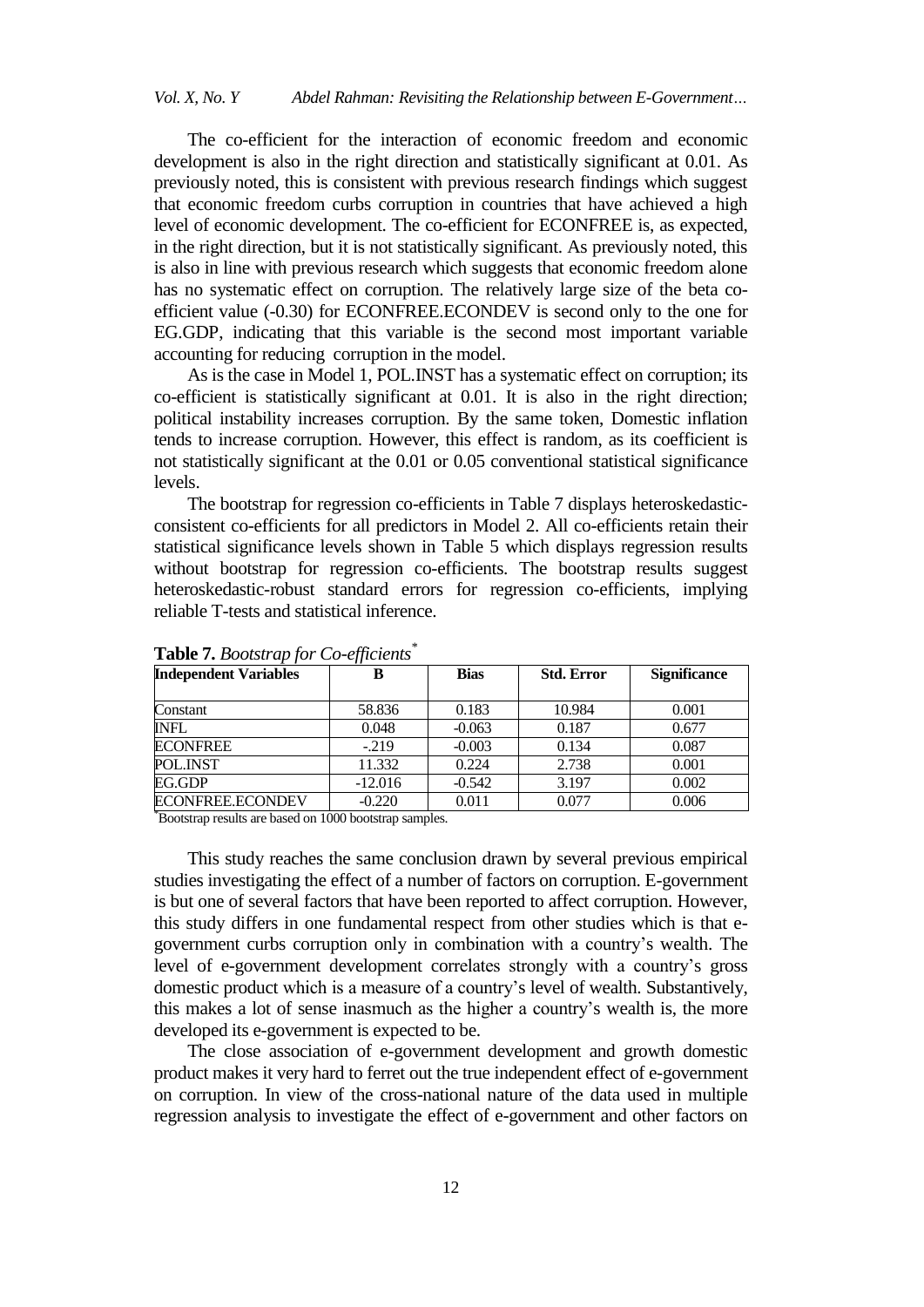corruption, the collinearity problem may be unavoidable. In this study, this problem is quite serious on account of the very strong correlation between egovernment development and gross domestic product. In dealing with this problem, the study has combined these two variables into a single index variable. Simple though it may be, this combination is an accepted way of dealing with serious collinearity. Empirical studies using multiple regression models to investigate the relationship between e-government and corruption rarely report, much less deal with, collinearity or multicollinearity which may be found in those models. Nonetheless, the unqualified conclusion of those studies is usually that egovernment reduces corruption. Such a conclusion may be unjustifiable if egovernment is strongly collinear with other factors. Simply put, establishing a causal relationship between e-government and corruption requires tackling collinearity if it is serious, as it has a potentially confounding effect on establishing internal validity or causality.

## **Conclusions**

This study has empirically demonstrated that e-government, in combination with a country's wealth, reduces or curbs corruption. However, e-government is not the only factor having this effect. To be sure, other factors, particularly economic freedom interacting with the level of economic development, also have this salutary effect. Nevertheless, e-government, in its own right, appears to be at least responsible for some of this effect insofar as it eliminates the physical interaction between economic agents (i.e., individuals and business firms) and public officials. The absence of such an interface forestalls any opportunities for a key component of corruption; namely, bribes and kickbacks.

This salutary effect is the function of transactional e-government or online provision of government services which does not require any physical interface between members of the public and public officials. The policy implication of this effect is fairly obvious; an anti-corruption strategy should embrace a strengthened role for e-government. More specifically, the scope of online services should be widened to include more services. At present, online services are mainly provided for such things as application for car registration, driver licenses, filing tax forms, business licenses, etc. Widening C2G and B2G to incorporate a wider range of web-enabled government services could contribute to promoting efficiency, effectiveness, and responsiveness in government service provision.

An expanded scope for online government services could be a catalyst for expanding the scope of economic freedom. A wider range of online services could provide the impetus for some measure of deregulation which is a key component of economic freedom. E-government could be an effective conduit for good governance insofar as it contributes to curbing corruption in government and facilitating economic freedom which also has the effect of curbing corruption. In other words, e-government could promote good governance directly through reducing corruption and indirectly through facilitating economic freedom which, in turn, curbs corruption.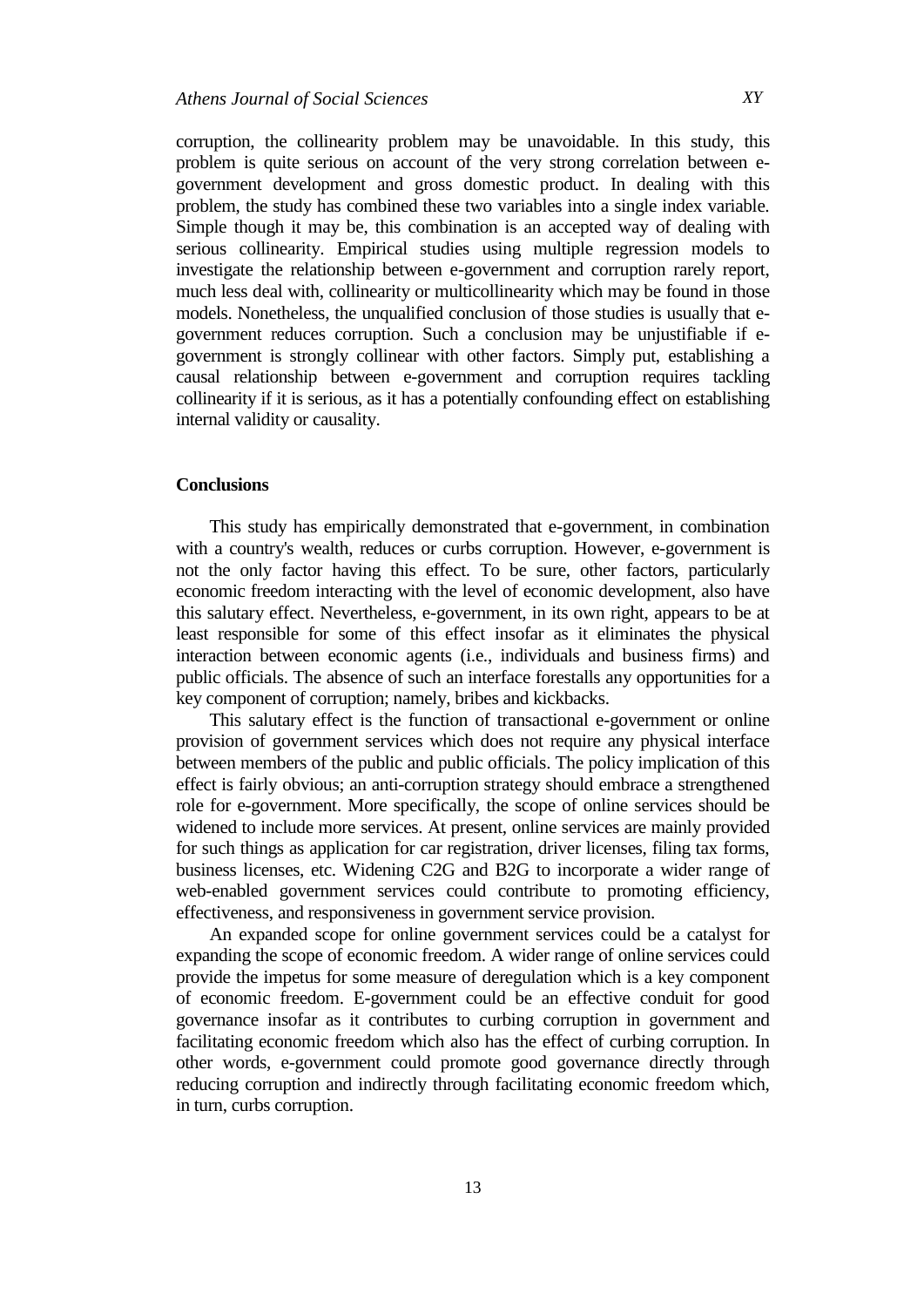It is worth noting that providing services to people and businesses through egovernment is only one facet in a multi-dimensional approach to curbing corruption. E-government could also provide access to information on government processes and procedures. This imparts transparency to government processes and procedures which, in turn, fosters open and accountable government. Such transparency can be an antidote to corruption, which finds a breeding ground in government processes conducted in secrecy. In other words, e-government should operate in the context of democratic governance which, as Jovanova (2021) points out, requires authentic participation, transparency, and responsibility at all levels of the government.

In passing, it is worth noting that while e-government is a contemporary means of curbing corruption in government, other means were used several centuries ago to tackle government corruption. Thus, in his perceptive discussion on the five ancient criteria of democracy, Papanikos (2022) describes how the process of appointment to public office was used in ancient Athens to protect citizens from corrupt judges. Needless to say, this method of curbing corruption is as relevant today as it was centuries ago.

#### **References**

- Abdel Rahman ARA (2014) An empirical model of the adoption of web-enabled governmental services. *International Journal of Business Research and Development*   $3(1): 8-17.$
- Aladwani AM (2016) Corruption as a source of e-government projects failure in developing countries: a theoretical exposition. *International Journal of Information Management* 36(1): 105–112.
- Andersen TB (2009) E-Government as an anti-corruption strategy. *Information Economics and Policy* 21(3): 201–210.
- Campante F, Chor D, Do Q-A (2008) Instability and the incentives for corruption. *Economics and Politics* 21(1): 42–92.
- Carney TA, Surles JG (2002) Model-dependent variance inflation factor cutoff values. *Quality Engineering* 14(3): 391–403.
- Chadwick A, May C (2003) Interaction between states and citizens in the age of the Internet: "e-government" in the United States, Britain, and the European Union. *Governance: An International Journal of Policy, Administration, and Institutions* 16(2): 271–300.
- Chafuen A, Guzman E (2000) Economic freedom and corruption. In G [O'Driscoll,](http://documentslide.com/economy-finance/chafuen-alejandro-and-eugenio-guzman-economic-freedom-and-corruption.html) K Holmes, M [Kirkpatrick](http://documentslide.com/economy-finance/chafuen-alejandro-and-eugenio-guzman-economic-freedom-and-corruption.html) (eds.), *2000 Index of Economic Freedom*, 51–63. Washington, D.C.: The Heritage Foundation.
- Elbahnasawy NG (2014) E-government, internet adoption, and corruption: an empirical investigation. *World Development* 57(C): 114–126.
- Elbahnasawy NG, Revier C (2012) The determinants of corruption: cross-country-paneldata analysis. *Journal of Developing Economies* 50(4): 311–333.
- Flachaire E (2005) Bootstrapping heteroskedastic regression models: wild bootstrap vs. pairs bootstrap. *Computational Statistics and Data Analysis* 49(2): 361–376.
- Graeff P, Mehlkop G (2003) The impact of economic freedom on corruption: different patterns for rich and poor countries. *European Journal of Political Economy* 19(3): 605–620.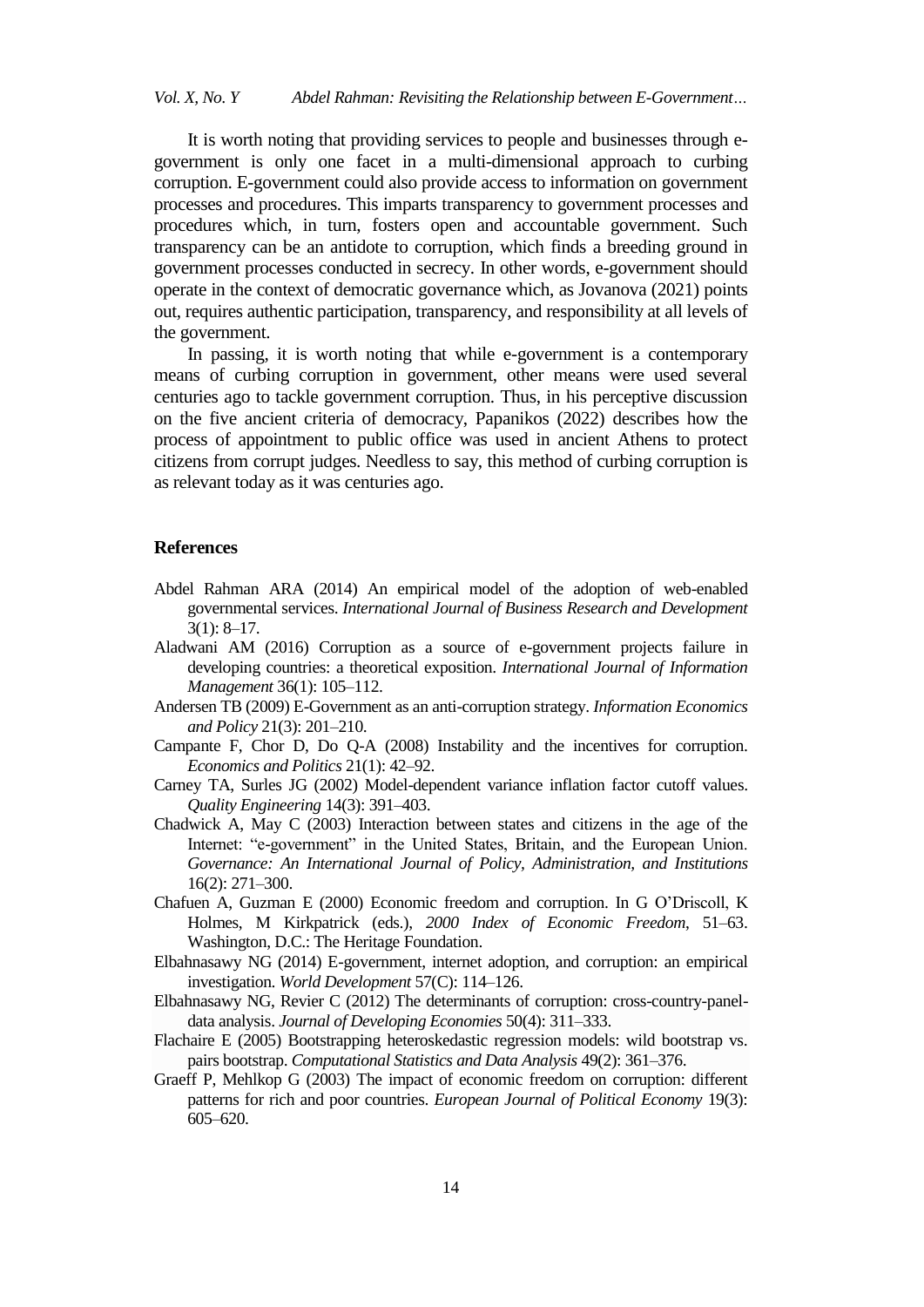- Hazlett SA, Hill FM (2003) E-government: the realities of using IT to transform the public sector. *Managing Service Quality* 13(6): 445−452.
- Heeks R (1999) Information technology and the management of corruption. *Development in Practice* 9(1–2): 184–189.
- Heeks R (2003) *Most eGovernment-for-development projects fail: how can risks be reduced?* iGovernment Working Paper Series, volume 14. England: Institute for Development Policy and Management, University of Manchester.
- Hillman AL (2004) Corruption and public finance: an IMF perspective. *European Journal of Political Economy* 20(4): 1067–1077.
- Hirschman D (2016) Stylized facts in the social sciences. *Sociological Science* 3(Jul): 604–626.
- Ho AT-K (2002) Reinventing local governments and the e-government initiative. *Public Administration Review* 62(4): 434–444.
- Holliday I, Kwok R (2004) Governance in the information age: building e-government in Hong Kong. *New Media Society* 6(Aug): 549–570.
- Institute of Peace and Economics (2015) *Peace and corruption report*. Sydney, Australia: Institute of Peace and Economics.
- Jovanova K (2021) Sustainable governance and knowledge-based economy Prerequisites for sustainable development of the developing and transitional economies. *Athens Journal of Business & Economics* 7(1): 67–84.
- Kim CK (2104) Anti-corruption initiatives and e-government: a cross-national study. *Public Organization Review* 14(3): 385–396.
- Kossick R (2002) Mexico's emerging e-government program: the role of the Internet in promoting economic development, democratic governance, and the rule of the law. *Law and Business Review of the Americas* 8(1): 141–187.
- Maerz SF (2016) The electronic face of authoritarianism: e-government as a tool for gaining legitimacy in competitive and non-competitive regimes. *Government Information Quarterly* 33(4): 727–735.
- Mistry J, Jalal A (2012) An empirical analysis of the relationship between e-government and corruption. *International Journal of Digital Accounting Research* 12(Jan): 145– 176.
- Nachmias C, Nachmias D (2000) *Research methods in the social* sciences. 6th Edition. New York: Worth Publishers.
- Netchaeva I (2002) E-government and e-democracy: a comparison of opportunities in the North and South. *Gazette* 64(5): 467–477.
- Nour M, Abdel Rahman ARA, Fadlalla A (2008) A context-based integrative framework for e-government initiatives. *Government Information Quarterly* 25(3): 448–461.
- O'Brien RM (2007) A caution regarding rules of thumb for variance inflation factors. *Quality & Quantity* 41(5): 673–690.
- Paldam M (2002) The cross-country pattern of corruption: economics, culture and the seesaw dynamics. *European Journal of Political Economy* 18(2): 215–240.
- Paldam M, Svendsen G (2000) Missing social capital and the transition from socialism. *Journal for Institutional Innovation, Development and Transition* 5(Feb): 21–34.
- Papanikos GT (2022) The five ancient criteria of democracy: the apotheosis of equality. *Athens Journal of Humanities & Arts* 9(2): 105–120.
- Pellegrini L, Gerlagh R (2008) Causes of corruption: a survey of cross-country analyses and extended results. *Economics of Governance* 9(3): 245–263.
- Pieroni L, d'Agostino G (2013) Corruption and the effects of economic freedom. *European Journal of Political Economy* 29(C): 54–72.